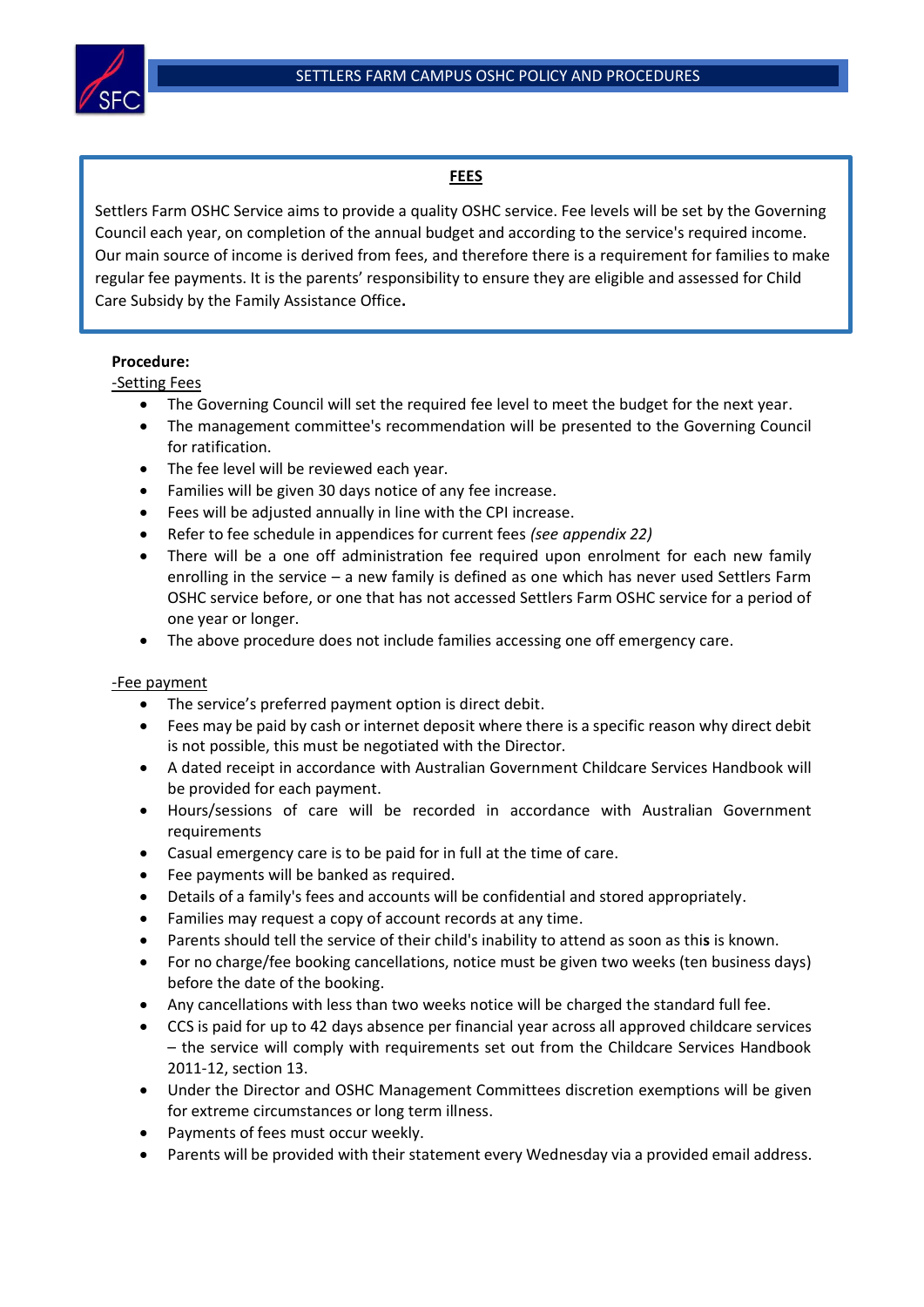

# -Parent Entitlement for Fee Assistance

- Childcare Subsidy (CCS) will be deducted from fees in accordance with Australian Government requirements.
- Families will only be eligible for CCS if OSHC attendance records are accurately completed and children are signed in/out by the parent.
- Families will not be eligible for CCS for any days that their child is absent for days booked prior to their first day of attendance and/or after their last day of attendance – families will be charged full fee in these instances.
- The service will keep parents informed about Childcare Subsidy by, advising new families to apply for assessment; having application forms to distribute to families and/or relevant information brochures or phone numbers; reminding families of the need and encouraging them to reapply for reassessment when required; charging full fees when a parent is not entitled to CCS fee reduction.
- All documentation relating to CCS will be kept for a period of 7 years and made available to Australian Government officers on request.
- Families who cannot afford fees, due to exceptional sudden unforeseen or short-term financial difficulty, will be assisted where possible and/or provided with information of other possible avenues of financial support, including Special Childcare Subsidy.

### -Overdue Fees

Parents/Caregivers with overdue fees will be encouraged by the Director or nominee to discuss any difficulties they may have in meeting payments and to make suitable arrangements to pay. If this is not done, or the agreed arrangements are not kept, the following procedure will apply:

- After one week overdue a polite written reminder will be forwarded to the parent/caregiver.
- After two weeks overdue a letter will be forwarded to the parent, advising that their child's place will be cancelled if the account becomes three weeks overdue. The letter will include a reminder that parents are encouraged to discuss payment difficulties and make suitable arrangements to pay with the Director.
- After three weeks of non-payment-if no arrangements to pay have been made, or if made and not kept, the place will be cancelled with written notification to the parents/caregiver. The unpaid fees may be passed to our agent for collecting unpaid fees. *(See bad debts)*

### -Late Collection

- A late collection fee of \$25.00 for the first 15 minutes and \$1.00 for every minute thereafter will be imposed to cover staff wages and inconvenience when children are collected after closing time.
- Special circumstances will be given consideration in relation to the charges of late fees.
- When the parent/caregiver is continually late arriving at the service to collect their child, the Director will discuss other Out Of School Hours Care options with the parent/caregiver.
- Two week's notice must be given when a child is withdrawn from care. Any change in booked times need to be arranged beforehand with the Director
- See appendices for current late fees

#### NATIONAL QUALITY STANDARD

QUALITY AREA 7: GOVERNANCE AND LEADERSHIP